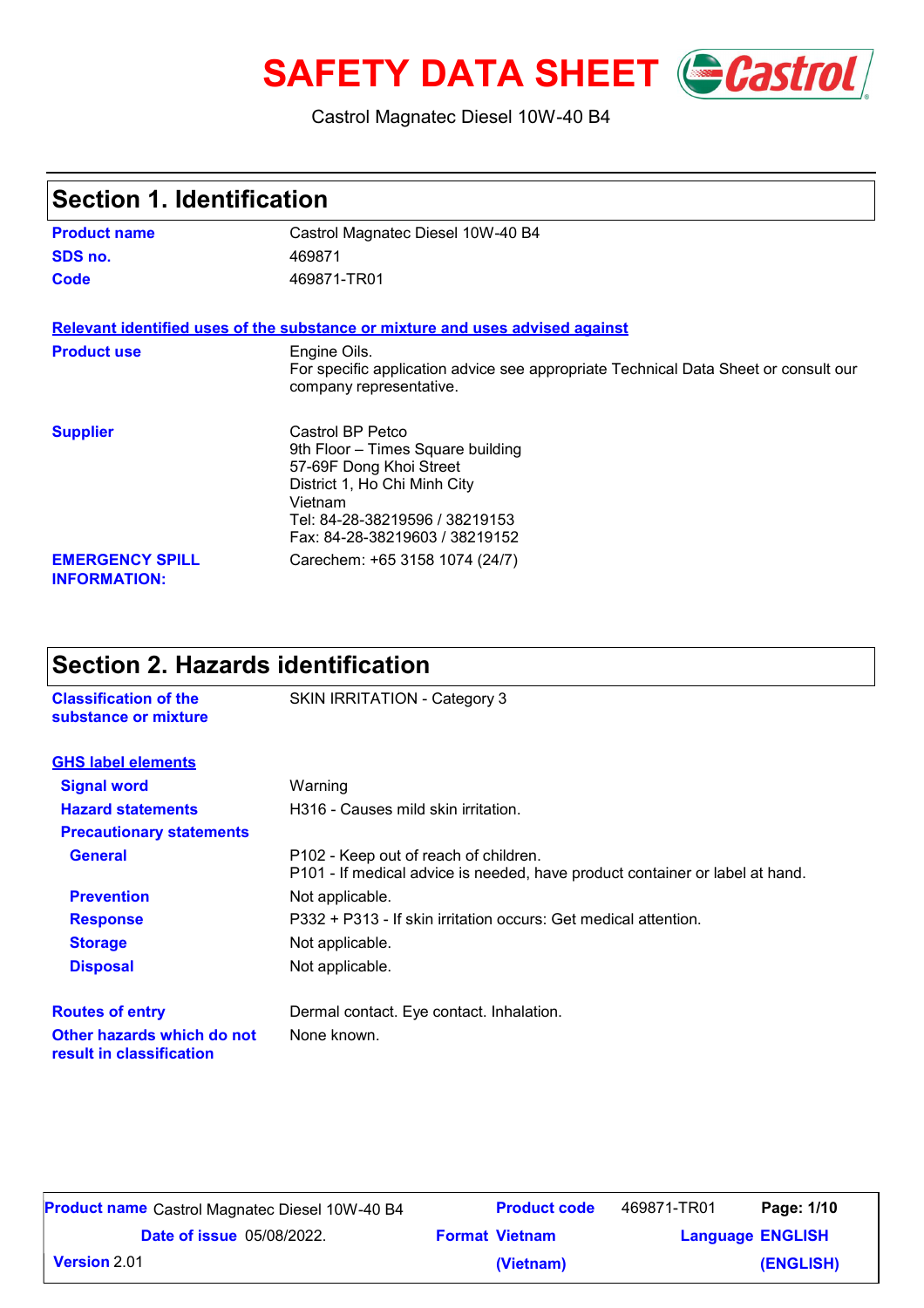### **Section 3. Composition/information on ingredients**

**Substance/mixture**

Mixture

Highly refined base oil (IP 346 DMSO extract < 3%). Proprietary performance additives.

| <b>Ingredient name</b>                                                                                   | <b>CAS number</b>        |                  |
|----------------------------------------------------------------------------------------------------------|--------------------------|------------------|
| Distillates (petroleum), hydrotreated heavy paraffinic<br>Distillates (petroleum), solvent-dewaxed heavy | 64742-54-7<br>64742-65-0 | ≥75 - ≤90<br>≤10 |
| paraffinic                                                                                               |                          |                  |
| Distillates (petroleum), hydrotreated heavy paraffinic                                                   | 64742-54-7               | ≤3               |
| Phosphorodithioic acid, mixed O,O-bis<br>$(1,3$ -dimethylbutyl and iso-Pr) esters, zinc salts            | 84605-29-8               | ≤3               |

**There are no additional ingredients present which, within the current knowledge of the supplier and in the concentrations applicable, are classified as hazardous to health or the environment and hence require reporting in this section.**

**Occupational exposure limits, if available, are listed in Section 8.**

### **Section 4. First aid measures**

**Description of necessary first aid measures**

| <b>Eye contact</b>  | In case of contact, immediately flush eyes with plenty of water for at least 15<br>minutes. Eyelids should be held away from the eyeball to ensure thorough rinsing.<br>Check for and remove any contact lenses. Get medical attention.                                                                                              |
|---------------------|--------------------------------------------------------------------------------------------------------------------------------------------------------------------------------------------------------------------------------------------------------------------------------------------------------------------------------------|
| <b>Inhalation</b>   | If inhaled, remove to fresh air. In case of inhalation of decomposition products in a<br>fire, symptoms may be delayed. The exposed person may need to be kept under<br>medical surveillance for 48 hours. Get medical attention if symptoms occur.                                                                                  |
| <b>Skin contact</b> | In case of contact, immediately flush skin with plenty of water for at least 15 minutes<br>while removing contaminated clothing and shoes. Wash skin thoroughly with soap<br>and water or use recognised skin cleanser. Wash clothing before reuse. Clean<br>shoes thoroughly before reuse. Get medical attention if symptoms occur. |
| <b>Ingestion</b>    | Do not induce vomiting unless directed to do so by medical personnel. Never give<br>anything by mouth to an unconscious person. If unconscious, place in recovery<br>position and get medical attention immediately. Get medical attention if adverse<br>health effects persist or are severe.                                       |

#### **Most important symptoms/effects, acute and delayed**

**See Section 11 for more detailed information on health effects and symptoms.**

|                                   | Indication of immediate medical attention and special treatment needed, if necessary                                                                                                                                                                        |
|-----------------------------------|-------------------------------------------------------------------------------------------------------------------------------------------------------------------------------------------------------------------------------------------------------------|
| <b>Notes to physician</b>         | Treatment should in general be symptomatic and directed to relieving any effects.<br>In case of inhalation of decomposition products in a fire, symptoms may be delayed.<br>The exposed person may need to be kept under medical surveillance for 48 hours. |
| <b>Specific treatments</b>        | No specific treatment.                                                                                                                                                                                                                                      |
| <b>Protection of first-aiders</b> | No action shall be taken involving any personal risk or without suitable training. It<br>may be dangerous to the person providing aid to give mouth-to-mouth resuscitation.                                                                                 |

### **Section 5. Firefighting measures**

| <b>Extinguishing media</b>             |                                                                                  |
|----------------------------------------|----------------------------------------------------------------------------------|
| <b>Suitable extinguishing</b><br>media | In case of fire, use foam, dry chemical or carbon dioxide extinguisher or spray. |
| Unsuitable extinguishing<br>media      | Do not use water jet.                                                            |

| <b>Product name</b> Castrol Magnatec Diesel 10W-40 B4 | <b>Product code</b>   | 469871-TR01 | Page: 2/10              |
|-------------------------------------------------------|-----------------------|-------------|-------------------------|
| <b>Date of issue 05/08/2022.</b>                      | <b>Format Vietnam</b> |             | <b>Language ENGLISH</b> |
| <b>Version</b> 2.01                                   | (Vietnam)             |             | (ENGLISH)               |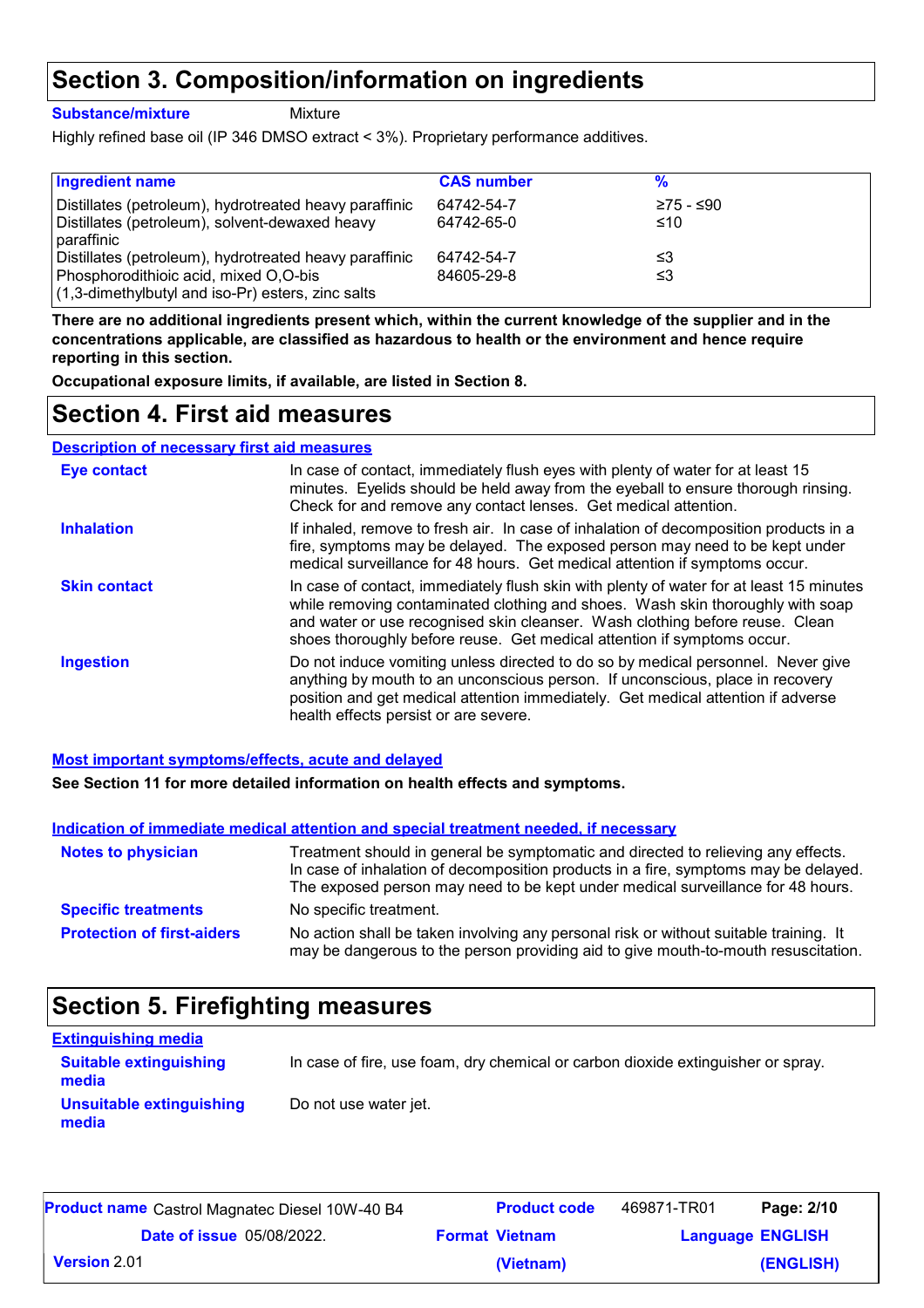## **Section 5. Firefighting measures**

| <b>Specific hazards arising</b><br>from the chemical     | In a fire or if heated, a pressure increase will occur and the container may burst.                                                                                                               |
|----------------------------------------------------------|---------------------------------------------------------------------------------------------------------------------------------------------------------------------------------------------------|
| <b>Hazardous thermal</b><br>decomposition products       | Combustion products may include the following:<br>carbon oxides (CO, CO <sub>2</sub> ) (carbon monoxide, carbon dioxide)<br>nitrogen oxides (NO, NO <sub>2</sub> etc.)                            |
| <b>Special protective actions</b><br>for fire-fighters   | No action shall be taken involving any personal risk or without suitable training.<br>Promptly isolate the scene by removing all persons from the vicinity of the incident if<br>there is a fire. |
| <b>Special protective</b><br>equipment for fire-fighters | Fire-fighters should wear positive pressure self-contained breathing apparatus<br>(SCBA) and full turnout gear.                                                                                   |

# **Section 6. Accidental release measures**

|                                                             | <b>Personal precautions, protective equipment and emergency procedures</b>                                                                                                                                                                                                                                                                                                                                                        |
|-------------------------------------------------------------|-----------------------------------------------------------------------------------------------------------------------------------------------------------------------------------------------------------------------------------------------------------------------------------------------------------------------------------------------------------------------------------------------------------------------------------|
| For non-emergency<br>personnel                              | Contact emergency personnel. No action shall be taken involving any personal risk<br>or without suitable training. Evacuate surrounding areas. Keep unnecessary and<br>unprotected personnel from entering. Do not touch or walk through spilt material.<br>Avoid breathing vapour or mist. Provide adequate ventilation. Put on appropriate<br>personal protective equipment. Floors may be slippery; use care to avoid falling. |
| For emergency responders                                    | Entry into a confined space or poorly ventilated area contaminated with vapour, mist<br>or fume is extremely hazardous without the correct respiratory protective equipment<br>and a safe system of work. Wear self-contained breathing apparatus. Wear a<br>suitable chemical protective suit. Chemical resistant boots. See also the<br>information in "For non-emergency personnel".                                           |
| <b>Environmental precautions</b>                            | Avoid dispersal of spilt material and runoff and contact with soil, waterways, drains<br>and sewers. Inform the relevant authorities if the product has caused environmental<br>pollution (sewers, waterways, soil or air).                                                                                                                                                                                                       |
| <b>Methods and material for containment and cleaning up</b> |                                                                                                                                                                                                                                                                                                                                                                                                                                   |
| <b>Small spill</b>                                          | Stop leak if without risk. Move containers from spill area. Absorb with an inert                                                                                                                                                                                                                                                                                                                                                  |

| <b>UNIUMI UPIN</b> | <u>Ulup Iuan II Militual Itun. Muve uutilaituid Itulii upiil alua. Tibuulu Militual Itiuli</u><br>material and place in an appropriate waste disposal container. Dispose of via a<br>licensed waste disposal contractor.                                                                                                                                                                                                                                                                                                 |
|--------------------|--------------------------------------------------------------------------------------------------------------------------------------------------------------------------------------------------------------------------------------------------------------------------------------------------------------------------------------------------------------------------------------------------------------------------------------------------------------------------------------------------------------------------|
| <b>Large spill</b> | Stop leak if without risk. Move containers from spill area. Approach the release<br>from upwind. Prevent entry into sewers, water courses, basements or confined<br>areas. Contain and collect spillage with non-combustible, absorbent material e.g.<br>sand, earth, vermiculite or diatomaceous earth and place in container for disposal<br>according to local regulations. Contaminated absorbent material may pose the<br>same hazard as the spilt product. Dispose of via a licensed waste disposal<br>contractor. |

# **Section 7. Handling and storage**

| <b>Precautions for safe handling</b>             |                                                                                                                                                                                                                                                                                                                                                                                                |
|--------------------------------------------------|------------------------------------------------------------------------------------------------------------------------------------------------------------------------------------------------------------------------------------------------------------------------------------------------------------------------------------------------------------------------------------------------|
| <b>Protective measures</b>                       | Put on appropriate personal protective equipment (see Section 8). Do not ingest.<br>Avoid contact with eyes, skin and clothing. Avoid breathing vapour or mist. Keep in<br>the original container or an approved alternative made from a compatible material,<br>kept tightly closed when not in use. Empty containers retain product residue and<br>can be hazardous. Do not reuse container. |
| <b>Advice on general</b><br>occupational hygiene | Eating, drinking and smoking should be prohibited in areas where this material is<br>handled, stored and processed. Wash thoroughly after handling. Remove<br>contaminated clothing and protective equipment before entering eating areas. See<br>also Section 8 for additional information on hygiene measures.                                                                               |

| <b>Product name</b> Castrol Magnatec Diesel 10W-40 B4 | <b>Product code</b>   | 469871-TR01 | Page: 3/10              |
|-------------------------------------------------------|-----------------------|-------------|-------------------------|
| <b>Date of issue 05/08/2022.</b>                      | <b>Format Vietnam</b> |             | <b>Language ENGLISH</b> |
| <b>Version 2.01</b>                                   | (Vietnam)             |             | (ENGLISH)               |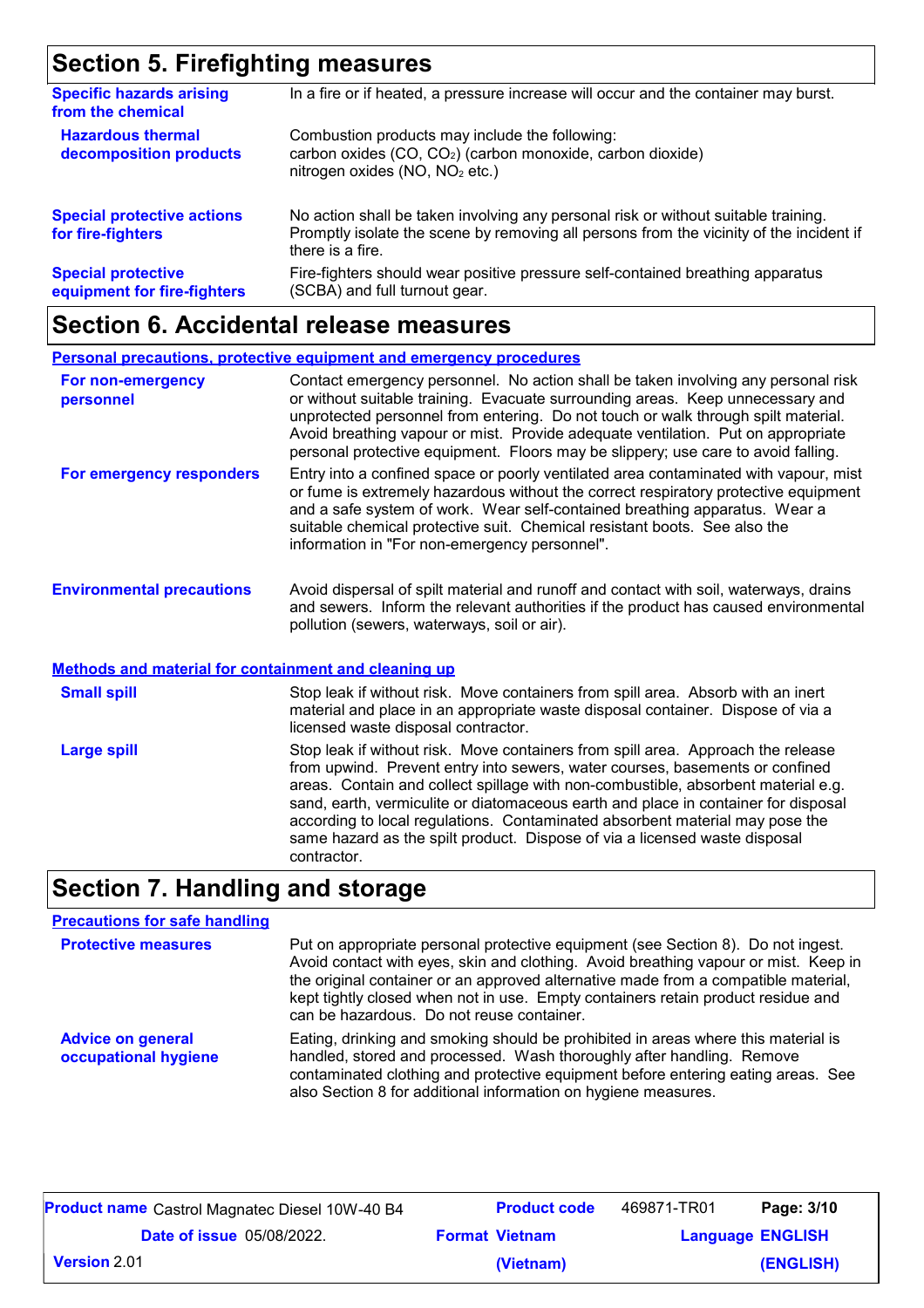# **Section 7. Handling and storage**

| <b>Conditions for safe storage,</b><br>including any<br><b>incompatibilities</b> | Store in accordance with local regulations. Store in original container protected<br>from direct sunlight in a dry, cool and well-ventilated area, away from incompatible<br>materials (see Section 10) and food and drink. Keep container tightly closed and<br>sealed until ready for use. Store and use only in equipment/containers designed for<br>use with this product. Containers that have been opened must be carefully resealed<br>and kept upright to prevent leakage. Do not store in unlabelled containers. Use<br>appropriate containment to avoid environmental contamination. |
|----------------------------------------------------------------------------------|------------------------------------------------------------------------------------------------------------------------------------------------------------------------------------------------------------------------------------------------------------------------------------------------------------------------------------------------------------------------------------------------------------------------------------------------------------------------------------------------------------------------------------------------------------------------------------------------|
| <b>Not suitable</b>                                                              | Prolonged exposure to elevated temperature                                                                                                                                                                                                                                                                                                                                                                                                                                                                                                                                                     |

### **Section 8. Exposure controls/personal protection**

#### **Control parameters**

#### **Occupational exposure limits**

| <b>Ingredient name</b>                                    | <b>Exposure limits</b>                                                                                                                                                                     |
|-----------------------------------------------------------|--------------------------------------------------------------------------------------------------------------------------------------------------------------------------------------------|
| Distillates (petroleum), hydrotreated heavy paraffinic    | Ministry of Health (Viet Nam).<br>TWA: 5 mg/m <sup>3</sup> 8 hours. Issued/Revised:<br>10/2002 Form: Mist<br>STEL: 10 mg/m <sup>3</sup> 15 minutes. Issued/<br>Revised: 10/2002 Form: Mist |
| Distillates (petroleum), solvent-dewaxed heavy paraffinic | Ministry of Health (Viet Nam).<br>TWA: 5 mg/m <sup>3</sup> 8 hours. Issued/Revised:<br>10/2002 Form: Mist<br>STEL: 10 mg/m <sup>3</sup> 15 minutes. Issued/<br>Revised: 10/2002 Form: Mist |
| Distillates (petroleum), hydrotreated heavy paraffinic    | Ministry of Health (Viet Nam).<br>TWA: 5 mg/m <sup>3</sup> 8 hours. Issued/Revised:<br>10/2002 Form: Mist<br>STEL: 10 mg/m <sup>3</sup> 15 minutes. Issued/<br>Revised: 10/2002 Form: Mist |

| <b>Recommended monitoring</b><br>procedures       | If this product contains ingredients with exposure limits, personal, workplace<br>atmosphere or biological monitoring may be required to determine the effectiveness<br>of the ventilation or other control measures and/or the necessity to use respiratory<br>protective equipment. Reference should be made to appropriate monitoring<br>standards. Reference to national guidance documents for methods for the<br>determination of hazardous substances will also be required.                                                                                                                                                                                                                                                                                                                                                                                                                                                                                                                           |
|---------------------------------------------------|---------------------------------------------------------------------------------------------------------------------------------------------------------------------------------------------------------------------------------------------------------------------------------------------------------------------------------------------------------------------------------------------------------------------------------------------------------------------------------------------------------------------------------------------------------------------------------------------------------------------------------------------------------------------------------------------------------------------------------------------------------------------------------------------------------------------------------------------------------------------------------------------------------------------------------------------------------------------------------------------------------------|
| <b>Appropriate engineering</b><br><b>controls</b> | All activities involving chemicals should be assessed for their risks to health, to<br>ensure exposures are adequately controlled. Personal protective equipment should<br>only be considered after other forms of control measures (e.g. engineering controls)<br>have been suitably evaluated. Personal protective equipment should conform to<br>appropriate standards, be suitable for use, be kept in good condition and properly<br>maintained.<br>Your supplier of personal protective equipment should be consulted for advice on<br>selection and appropriate standards. For further information contact your national<br>organisation for standards.<br>Provide exhaust ventilation or other engineering controls to keep the relevant<br>airborne concentrations below their respective occupational exposure limits.<br>The final choice of protective equipment will depend upon a risk assessment. It is<br>important to ensure that all items of personal protective equipment are compatible. |
| <b>Environmental exposure</b><br><b>controls</b>  | Emissions from ventilation or work process equipment should be checked to ensure<br>they comply with the requirements of environmental protection legislation. In some<br>cases, fume scrubbers, filters or engineering modifications to the process<br>equipment will be necessary to reduce emissions to acceptable levels.                                                                                                                                                                                                                                                                                                                                                                                                                                                                                                                                                                                                                                                                                 |

| <b>Product name</b> Castrol Magnatec Diesel 10W-40 B4 | <b>Product code</b>   | 469871-TR01 | Page: 4/10              |
|-------------------------------------------------------|-----------------------|-------------|-------------------------|
| <b>Date of issue 05/08/2022.</b>                      | <b>Format Vietnam</b> |             | <b>Language ENGLISH</b> |
| $\mid$ Version 2.01 $\mid$                            | (Vietnam)             |             | (ENGLISH)               |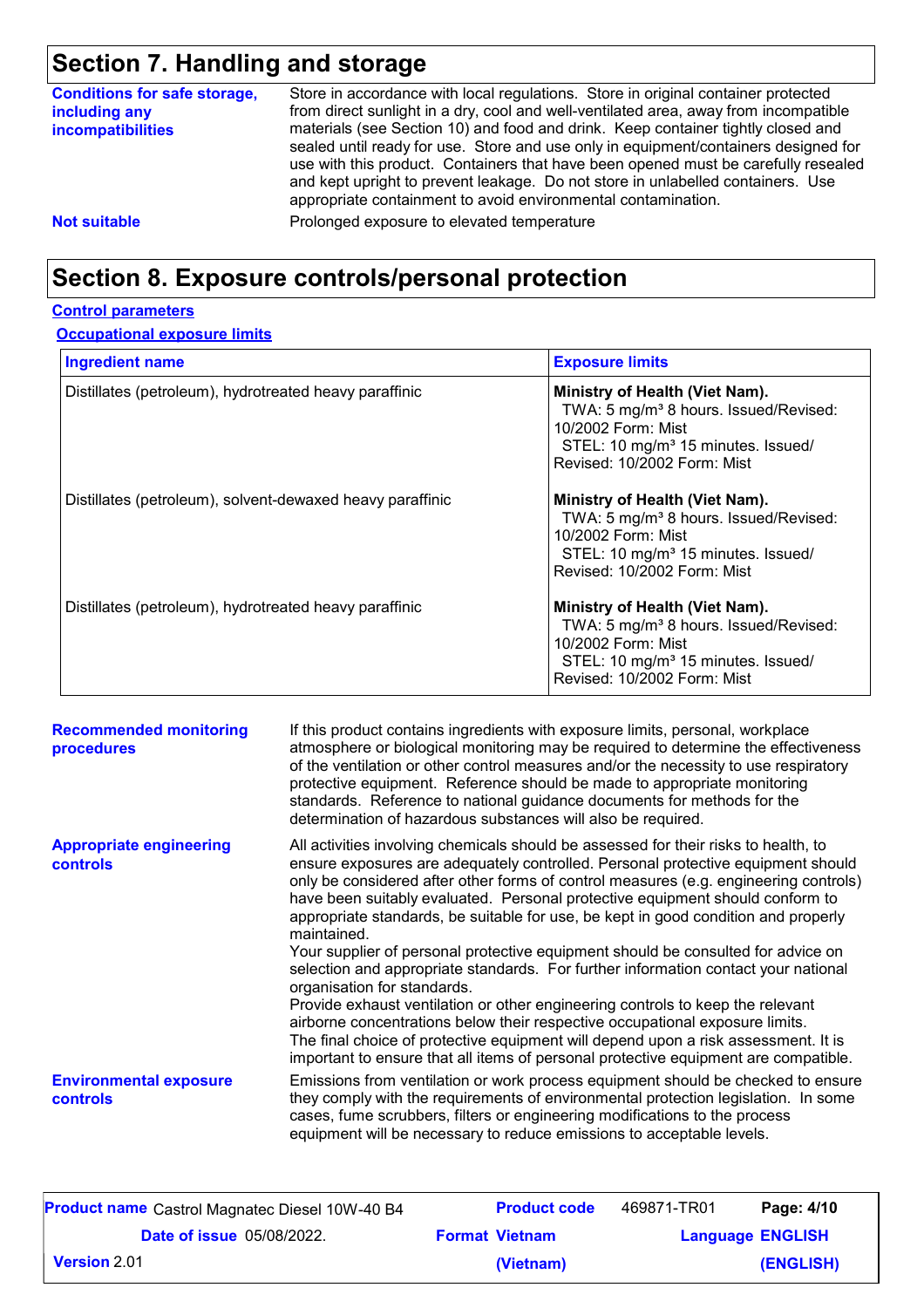# **Section 8. Exposure controls/personal protection**

| <b>Individual protection measures</b> |                                                                                                                                                                                                                                                                                                                                                                                                                                                                                                                                                                                                                                                                                                                                                                                                 |
|---------------------------------------|-------------------------------------------------------------------------------------------------------------------------------------------------------------------------------------------------------------------------------------------------------------------------------------------------------------------------------------------------------------------------------------------------------------------------------------------------------------------------------------------------------------------------------------------------------------------------------------------------------------------------------------------------------------------------------------------------------------------------------------------------------------------------------------------------|
| <b>Hygiene measures</b>               | Wash hands, forearms and face thoroughly after handling chemical products, before<br>eating, smoking and using the lavatory and at the end of the working period.<br>Appropriate techniques should be used to remove potentially contaminated clothing.<br>Wash contaminated clothing before reusing. Ensure that eyewash stations and<br>safety showers are close to the workstation location.                                                                                                                                                                                                                                                                                                                                                                                                 |
| <b>Eye/face protection</b>            | Safety glasses with side shields.                                                                                                                                                                                                                                                                                                                                                                                                                                                                                                                                                                                                                                                                                                                                                               |
| <b>Skin protection</b>                |                                                                                                                                                                                                                                                                                                                                                                                                                                                                                                                                                                                                                                                                                                                                                                                                 |
| <b>Hand protection</b>                | Wear protective gloves if prolonged or repeated contact is likely. Wear chemical<br>resistant gloves. Recommended: Nitrile gloves. The correct choice of protective<br>gloves depends upon the chemicals being handled, the conditions of work and use,<br>and the condition of the gloves (even the best chemically resistant glove will break<br>down after repeated chemical exposures). Most gloves provide only a short time of<br>protection before they must be discarded and replaced. Because specific work<br>environments and material handling practices vary, safety procedures should be<br>developed for each intended application. Gloves should therefore be chosen in<br>consultation with the supplier/manufacturer and with a full assessment of the<br>working conditions. |
| <b>Skin protection</b>                | Use of protective clothing is good industrial practice.<br>Personal protective equipment for the body should be selected based on the task<br>being performed and the risks involved and should be approved by a specialist<br>before handling this product.<br>Cotton or polyester/cotton overalls will only provide protection against light<br>superficial contamination that will not soak through to the skin. Overalls should be<br>laundered on a regular basis. When the risk of skin exposure is high (e.g. when<br>cleaning up spillages or if there is a risk of splashing) then chemical resistant aprons<br>and/or impervious chemical suits and boots will be required.                                                                                                           |
| <b>Other skin protection</b>          | Appropriate footwear and any additional skin protection measures should be<br>selected based on the task being performed and the risks involved and should be<br>approved by a specialist before handling this product.                                                                                                                                                                                                                                                                                                                                                                                                                                                                                                                                                                         |
| <b>Respiratory protection</b>         | In case of insufficient ventilation, wear suitable respiratory equipment.<br>The correct choice of respiratory protection depends upon the chemicals being<br>handled, the conditions of work and use, and the condition of the respiratory<br>equipment. Safety procedures should be developed for each intended application.<br>Respiratory protection equipment should therefore be chosen in consultation with<br>the supplier/manufacturer and with a full assessment of the working conditions.                                                                                                                                                                                                                                                                                           |

# **Section 9. Physical and chemical properties**

The conditions of measurement of all properties are at standard temperature and pressure unless otherwise indicated.

| <b>Appearance</b> |
|-------------------|
|-------------------|

| Product name Castrol Magnatec Diesel 10W-40 B4                    |                                                                                       | <b>Product code</b> | 469871-TR01 | Page: 5/10 |
|-------------------------------------------------------------------|---------------------------------------------------------------------------------------|---------------------|-------------|------------|
| Lower and upper explosion<br>limit/flammability limit             | Not available.                                                                        |                     |             |            |
| <b>Flammability</b>                                               | Not available.                                                                        |                     |             |            |
| <b>Evaporation rate</b>                                           | Not available.                                                                        |                     |             |            |
| <b>Flash point</b>                                                | Closed cup: 202°C (395.6°F) [Pensky-Martens]<br>Open cup: 226°C (438.8°F) [Cleveland] |                     |             |            |
| <b>Boiling point, initial boiling</b><br>point, and boiling range | Not available.                                                                        |                     |             |            |
| <b>Melting point/freezing point</b>                               | Not available.                                                                        |                     |             |            |
| pH                                                                | Not applicable.                                                                       |                     |             |            |
| <b>Odour threshold</b>                                            | Not available.                                                                        |                     |             |            |
| <b>Odour</b>                                                      | Not available.                                                                        |                     |             |            |
| <b>Colour</b>                                                     | Amber. [Light]                                                                        |                     |             |            |
| <b>Physical state</b>                                             | Liquid.                                                                               |                     |             |            |
|                                                                   |                                                                                       |                     |             |            |

| <b>Product name</b> Castrol Magnatec Diesel 10W-40 B4 | <b>Product code</b>   | 469871-TR01 | Page: 5/10              |
|-------------------------------------------------------|-----------------------|-------------|-------------------------|
| <b>Date of issue 05/08/2022.</b>                      | <b>Format Vietnam</b> |             | <b>Language ENGLISH</b> |
| <b>Version</b> 2.01                                   | (Vietnam)             |             | (ENGLISH)               |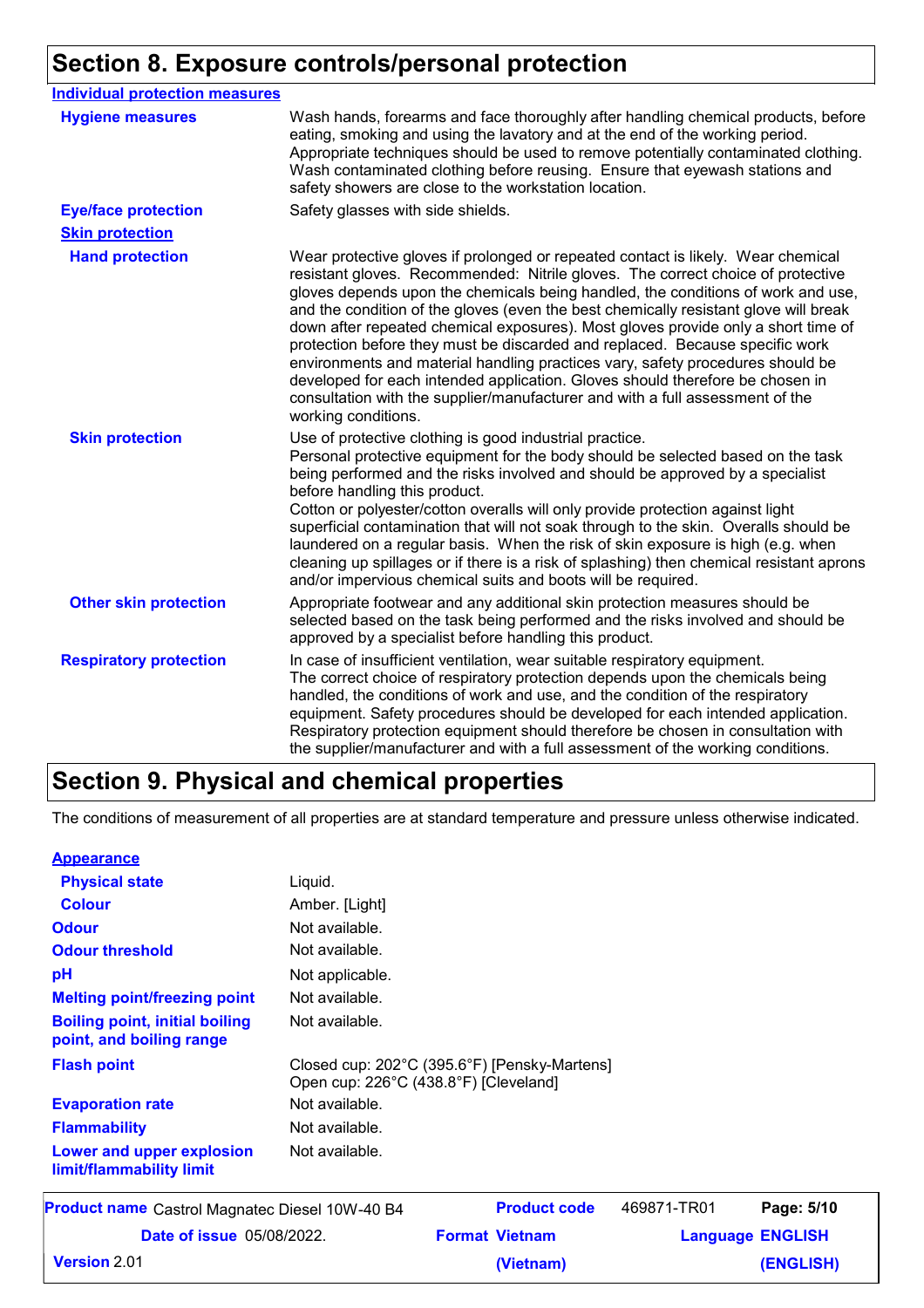| <b>Vapour pressure</b>                            |                                                                                                                                   | Vapour Pressure at 20°C |         |                    | Vapour pressure at 50°C |     |               |
|---------------------------------------------------|-----------------------------------------------------------------------------------------------------------------------------------|-------------------------|---------|--------------------|-------------------------|-----|---------------|
|                                                   | <b>Ingredient name</b>                                                                                                            | mm Hg kPa               |         | <b>Method</b>      | mm<br>Hg                | kPa | <b>Method</b> |
|                                                   | Distillates (petroleum),<br>hydrotreated heavy<br>paraffinic                                                                      | < 0.08                  | < 0.011 | <b>ASTM D 5191</b> |                         |     |               |
|                                                   | Distillates (petroleum),<br>solvent-dewaxed heavy<br>paraffinic                                                                   | <0.08                   | < 0.011 | <b>ASTM D 5191</b> |                         |     |               |
|                                                   | Distillates (petroleum),<br>hydrotreated heavy<br>paraffinic                                                                      | < 0.08                  | < 0.011 | <b>ASTM D 5191</b> |                         |     |               |
|                                                   | Phosphorodithioic acid,<br>mixed O,O-bis<br>(1,3-dimethylbutyl and<br>iso-Pr) esters, zinc salts                                  | <b>O</b>                | 0       | EU A.4             | 0                       | 0   | EU A.4        |
| <b>Relative vapour density</b>                    | Not available.                                                                                                                    |                         |         |                    |                         |     |               |
| <b>Density</b>                                    | <1000 kg/m <sup>3</sup> (<1 g/cm <sup>3</sup> ) at 15°C                                                                           |                         |         |                    |                         |     |               |
| <b>Relative density</b>                           | Not available.                                                                                                                    |                         |         |                    |                         |     |               |
| <b>Solubility</b>                                 | insoluble in water.                                                                                                               |                         |         |                    |                         |     |               |
| <b>Partition coefficient: n-</b><br>octanol/water | Not applicable.                                                                                                                   |                         |         |                    |                         |     |               |
| <b>Auto-ignition temperature</b>                  | Not available.                                                                                                                    |                         |         |                    |                         |     |               |
| <b>Decomposition temperature</b>                  | Not available.                                                                                                                    |                         |         |                    |                         |     |               |
| <b>Viscosity</b>                                  | Kinematic: 101.1 mm <sup>2</sup> /s (101.1 cSt) at 40°C<br>Kinematic: 13.8 to 16.2 mm <sup>2</sup> /s (13.8 to 16.2 cSt) at 100°C |                         |         |                    |                         |     |               |
| <b>Particle characteristics</b>                   |                                                                                                                                   |                         |         |                    |                         |     |               |
| <b>Median particle size</b>                       | Not applicable.                                                                                                                   |                         |         |                    |                         |     |               |

# **Section 10. Stability and reactivity**

| <b>Reactivity</b>                            | No specific test data available for this product. Refer to Conditions to avoid and<br>Incompatible materials for additional information.                                   |  |
|----------------------------------------------|----------------------------------------------------------------------------------------------------------------------------------------------------------------------------|--|
| <b>Chemical stability</b>                    | The product is stable.                                                                                                                                                     |  |
| <b>Possibility of hazardous</b><br>reactions | Under normal conditions of storage and use, hazardous reactions will not occur.<br>Under normal conditions of storage and use, hazardous polymerisation will not<br>occur. |  |
| <b>Conditions to avoid</b>                   | Avoid all possible sources of ignition (spark or flame).                                                                                                                   |  |
| <b>Incompatible materials</b>                | Reactive or incompatible with the following materials: oxidising materials.                                                                                                |  |
| <b>Hazardous decomposition</b><br>products   | Under normal conditions of storage and use, hazardous decomposition products<br>should not be produced.                                                                    |  |

| <b>Product name</b> Castrol Magnatec Diesel 10W-40 B4 | <b>Product code</b>   | 469871-TR01             | Page: 6/10 |
|-------------------------------------------------------|-----------------------|-------------------------|------------|
| <b>Date of issue</b> 05/08/2022.                      | <b>Format Vietnam</b> | <b>Language ENGLISH</b> |            |
| <b>Version 2.01</b>                                   | (Vietnam)             |                         | (ENGLISH)  |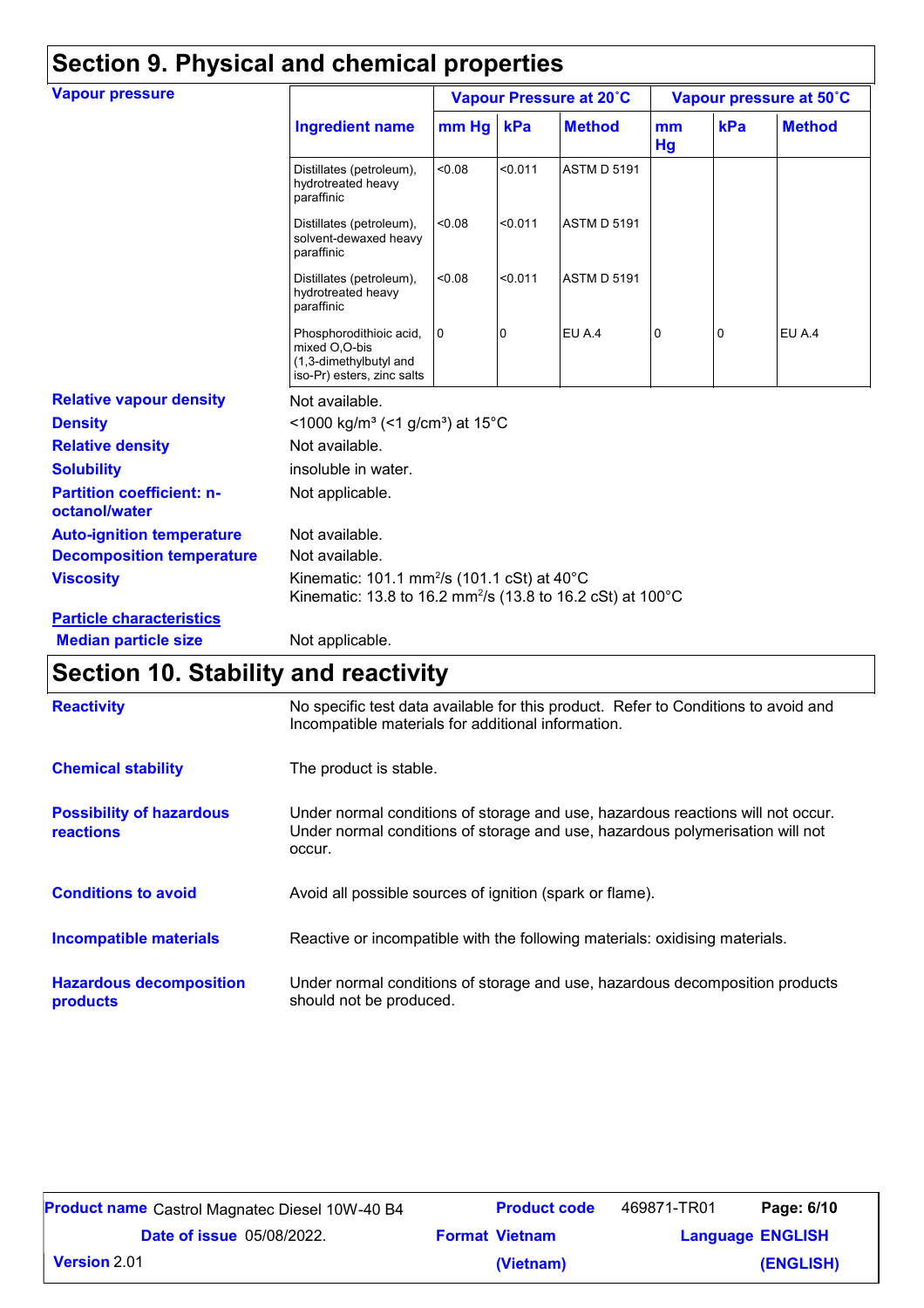# **Section 11. Toxicological information**

#### **Information on toxicological effects**

#### **Aspiration hazard**

| <b>Name</b>                                            |                                                                                             | <b>Result</b>                                                                                                                                                                                                                                                                                                                          |  |  |
|--------------------------------------------------------|---------------------------------------------------------------------------------------------|----------------------------------------------------------------------------------------------------------------------------------------------------------------------------------------------------------------------------------------------------------------------------------------------------------------------------------------|--|--|
| Distillates (petroleum), hydrotreated heavy paraffinic |                                                                                             | <b>ASPIRATION HAZARD - Category 1</b>                                                                                                                                                                                                                                                                                                  |  |  |
| <b>Information on likely routes</b><br>of exposure     | Routes of entry anticipated: Dermal, Inhalation.                                            |                                                                                                                                                                                                                                                                                                                                        |  |  |
| <b>Potential acute health effects</b>                  |                                                                                             |                                                                                                                                                                                                                                                                                                                                        |  |  |
| <b>Eye contact</b>                                     | No known significant effects or critical hazards.                                           |                                                                                                                                                                                                                                                                                                                                        |  |  |
| <b>Inhalation</b>                                      | may be delayed following exposure.                                                          | Exposure to decomposition products may cause a health hazard. Serious effects                                                                                                                                                                                                                                                          |  |  |
| <b>Skin contact</b>                                    | Causes mild skin irritation. Defatting to the skin.                                         |                                                                                                                                                                                                                                                                                                                                        |  |  |
| <b>Ingestion</b>                                       | Irritating to mouth, throat and stomach.                                                    |                                                                                                                                                                                                                                                                                                                                        |  |  |
|                                                        | <b>Symptoms related to the physical, chemical and toxicological characteristics</b>         |                                                                                                                                                                                                                                                                                                                                        |  |  |
| <b>Eye contact</b>                                     | Adverse symptoms may include the following:<br>pain or irritation<br>watering<br>redness    |                                                                                                                                                                                                                                                                                                                                        |  |  |
| <b>Inhalation</b>                                      | No specific data.                                                                           |                                                                                                                                                                                                                                                                                                                                        |  |  |
| <b>Skin contact</b>                                    | Adverse symptoms may include the following:<br>irritation<br>redness<br>dryness<br>cracking |                                                                                                                                                                                                                                                                                                                                        |  |  |
| <b>Ingestion</b>                                       | No specific data.                                                                           |                                                                                                                                                                                                                                                                                                                                        |  |  |
|                                                        | Delayed and immediate effects as well as chronic effects from short and long-term exposure  |                                                                                                                                                                                                                                                                                                                                        |  |  |
| <b>Short term exposure</b>                             |                                                                                             |                                                                                                                                                                                                                                                                                                                                        |  |  |
| <b>Potential immediate</b><br>effects                  | Not available.                                                                              |                                                                                                                                                                                                                                                                                                                                        |  |  |
| <b>Potential delayed effects</b>                       | Not available.                                                                              |                                                                                                                                                                                                                                                                                                                                        |  |  |
| <b>Long term exposure</b>                              |                                                                                             |                                                                                                                                                                                                                                                                                                                                        |  |  |
| <b>Potential immediate</b><br>effects                  | Not available.                                                                              |                                                                                                                                                                                                                                                                                                                                        |  |  |
| <b>Potential delayed effects</b>                       | Not available.                                                                              |                                                                                                                                                                                                                                                                                                                                        |  |  |
| <b>Potential chronic health effects</b>                |                                                                                             |                                                                                                                                                                                                                                                                                                                                        |  |  |
| <b>General</b>                                         | USED ENGINE OILS<br>high standard of personal hygiene maintained.                           | Combustion products resulting from the operation of internal combustion engines<br>contaminate engine oils during use. Used engine oil may contain hazardous<br>components which have the potential to cause skin cancer. Frequent or prolonged<br>contact with all types and makes of used engine oil must therefore be avoided and a |  |  |
| <b>Carcinogenicity</b>                                 | No known significant effects or critical hazards.                                           |                                                                                                                                                                                                                                                                                                                                        |  |  |
| <b>Mutagenicity</b>                                    | No known significant effects or critical hazards.                                           |                                                                                                                                                                                                                                                                                                                                        |  |  |
| <b>Teratogenicity</b>                                  | No known significant effects or critical hazards.                                           |                                                                                                                                                                                                                                                                                                                                        |  |  |
| <b>Developmental effects</b>                           | No known significant effects or critical hazards.                                           |                                                                                                                                                                                                                                                                                                                                        |  |  |
| <b>Fertility effects</b>                               | No known significant effects or critical hazards.                                           |                                                                                                                                                                                                                                                                                                                                        |  |  |

#### **Numerical measures of toxicity**

| <b>Product name</b> Castrol Magnatec Diesel 10W-40 B4 | <b>Product code</b>   | 469871-TR01             | Page: 7/10 |
|-------------------------------------------------------|-----------------------|-------------------------|------------|
| <b>Date of issue</b> 05/08/2022.                      | <b>Format Vietnam</b> | <b>Language ENGLISH</b> |            |
| $\mid$ Version 2.01 $\mid$                            | (Vietnam)             |                         | (ENGLISH)  |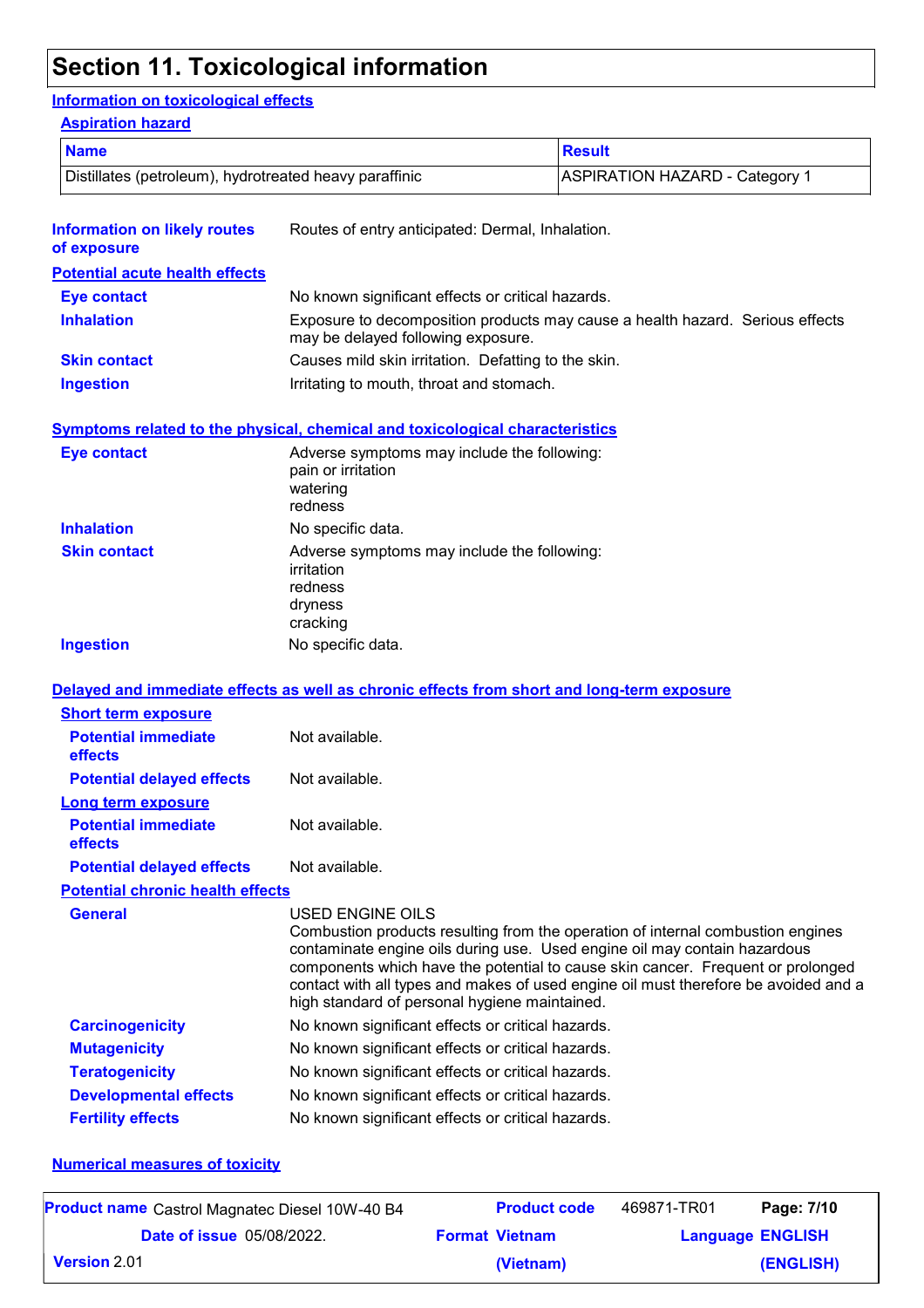## **Section 11. Toxicological information**

**Section 12. Ecological information**

**Acute toxicity estimates**

Not available.

| <b>Toxicity</b>                                                                    |                                  |                                                                                       |                                                                                                                                                                                                                                                                                                                                                                                                                                                                                                                                                                                                                                                                                                                                                                                                                                                                                                                                                        |  |  |  |
|------------------------------------------------------------------------------------|----------------------------------|---------------------------------------------------------------------------------------|--------------------------------------------------------------------------------------------------------------------------------------------------------------------------------------------------------------------------------------------------------------------------------------------------------------------------------------------------------------------------------------------------------------------------------------------------------------------------------------------------------------------------------------------------------------------------------------------------------------------------------------------------------------------------------------------------------------------------------------------------------------------------------------------------------------------------------------------------------------------------------------------------------------------------------------------------------|--|--|--|
| <b>Environmental effects</b>                                                       |                                  | No known significant effects or critical hazards.                                     |                                                                                                                                                                                                                                                                                                                                                                                                                                                                                                                                                                                                                                                                                                                                                                                                                                                                                                                                                        |  |  |  |
| <b>Persistence and degradability</b>                                               |                                  |                                                                                       |                                                                                                                                                                                                                                                                                                                                                                                                                                                                                                                                                                                                                                                                                                                                                                                                                                                                                                                                                        |  |  |  |
| Expected to be biodegradable.                                                      |                                  |                                                                                       |                                                                                                                                                                                                                                                                                                                                                                                                                                                                                                                                                                                                                                                                                                                                                                                                                                                                                                                                                        |  |  |  |
| <b>Bioaccumulative potential</b>                                                   |                                  | This product is not expected to bioaccumulate through food chains in the environment. |                                                                                                                                                                                                                                                                                                                                                                                                                                                                                                                                                                                                                                                                                                                                                                                                                                                                                                                                                        |  |  |  |
| <b>Mobility in soil</b><br><b>Soil/water partition</b><br><b>coefficient (Koc)</b> |                                  | Not available.                                                                        |                                                                                                                                                                                                                                                                                                                                                                                                                                                                                                                                                                                                                                                                                                                                                                                                                                                                                                                                                        |  |  |  |
| <b>Mobility</b>                                                                    |                                  |                                                                                       | Spillages may penetrate the soil causing ground water contamination.                                                                                                                                                                                                                                                                                                                                                                                                                                                                                                                                                                                                                                                                                                                                                                                                                                                                                   |  |  |  |
| <b>Other adverse effects</b>                                                       |                                  | No known significant effects or critical hazards.                                     |                                                                                                                                                                                                                                                                                                                                                                                                                                                                                                                                                                                                                                                                                                                                                                                                                                                                                                                                                        |  |  |  |
| <b>Other ecological information</b>                                                |                                  | Oxygen transfer could also be impaired.                                               | Spills may form a film on water surfaces causing physical damage to organisms.                                                                                                                                                                                                                                                                                                                                                                                                                                                                                                                                                                                                                                                                                                                                                                                                                                                                         |  |  |  |
|                                                                                    |                                  | <b>Section 13. Disposal considerations</b>                                            |                                                                                                                                                                                                                                                                                                                                                                                                                                                                                                                                                                                                                                                                                                                                                                                                                                                                                                                                                        |  |  |  |
|                                                                                    |                                  |                                                                                       | Significant quantities of waste product residues should not be disposed of via the<br>foul sewer but processed in a suitable effluent treatment plant. Dispose of surplus<br>and non-recyclable products via a licensed waste disposal contractor. Disposal of<br>this product, solutions and any by-products should at all times comply with the<br>requirements of environmental protection and waste disposal legislation and any<br>regional local authority requirements. Waste packaging should be recycled.<br>Incineration or landfill should only be considered when recycling is not feasible. This<br>material and its container must be disposed of in a safe way. Care should be taken<br>when handling emptied containers that have not been cleaned or rinsed out. Empty<br>containers or liners may retain some product residues. Avoid dispersal of spilt<br>material and runoff and contact with soil, waterways, drains and sewers. |  |  |  |
|                                                                                    |                                  | <b>Section 14. Transport information</b>                                              |                                                                                                                                                                                                                                                                                                                                                                                                                                                                                                                                                                                                                                                                                                                                                                                                                                                                                                                                                        |  |  |  |
|                                                                                    |                                  | <b>IMDG</b>                                                                           | <b>IATA</b>                                                                                                                                                                                                                                                                                                                                                                                                                                                                                                                                                                                                                                                                                                                                                                                                                                                                                                                                            |  |  |  |
| <b>UN number</b>                                                                   | Not regulated.                   |                                                                                       | Not regulated.                                                                                                                                                                                                                                                                                                                                                                                                                                                                                                                                                                                                                                                                                                                                                                                                                                                                                                                                         |  |  |  |
| <b>UN proper</b><br>shipping name                                                  |                                  |                                                                                       |                                                                                                                                                                                                                                                                                                                                                                                                                                                                                                                                                                                                                                                                                                                                                                                                                                                                                                                                                        |  |  |  |
| <b>Transport hazard</b><br>class(es)                                               |                                  |                                                                                       |                                                                                                                                                                                                                                                                                                                                                                                                                                                                                                                                                                                                                                                                                                                                                                                                                                                                                                                                                        |  |  |  |
| <b>Packing group</b>                                                               |                                  |                                                                                       | ۰                                                                                                                                                                                                                                                                                                                                                                                                                                                                                                                                                                                                                                                                                                                                                                                                                                                                                                                                                      |  |  |  |
| Product name Castrol Magnatec Diesel 10W-40 B4                                     |                                  |                                                                                       | <b>Product code</b><br>469871-TR01<br>Page: 8/10                                                                                                                                                                                                                                                                                                                                                                                                                                                                                                                                                                                                                                                                                                                                                                                                                                                                                                       |  |  |  |
| Version 2.01                                                                       | <b>Date of issue 05/08/2022.</b> | <b>Format Vietnam</b>                                                                 | <b>Language ENGLISH</b>                                                                                                                                                                                                                                                                                                                                                                                                                                                                                                                                                                                                                                                                                                                                                                                                                                                                                                                                |  |  |  |
|                                                                                    |                                  |                                                                                       | (ENGLISH)<br>(Vietnam)                                                                                                                                                                                                                                                                                                                                                                                                                                                                                                                                                                                                                                                                                                                                                                                                                                                                                                                                 |  |  |  |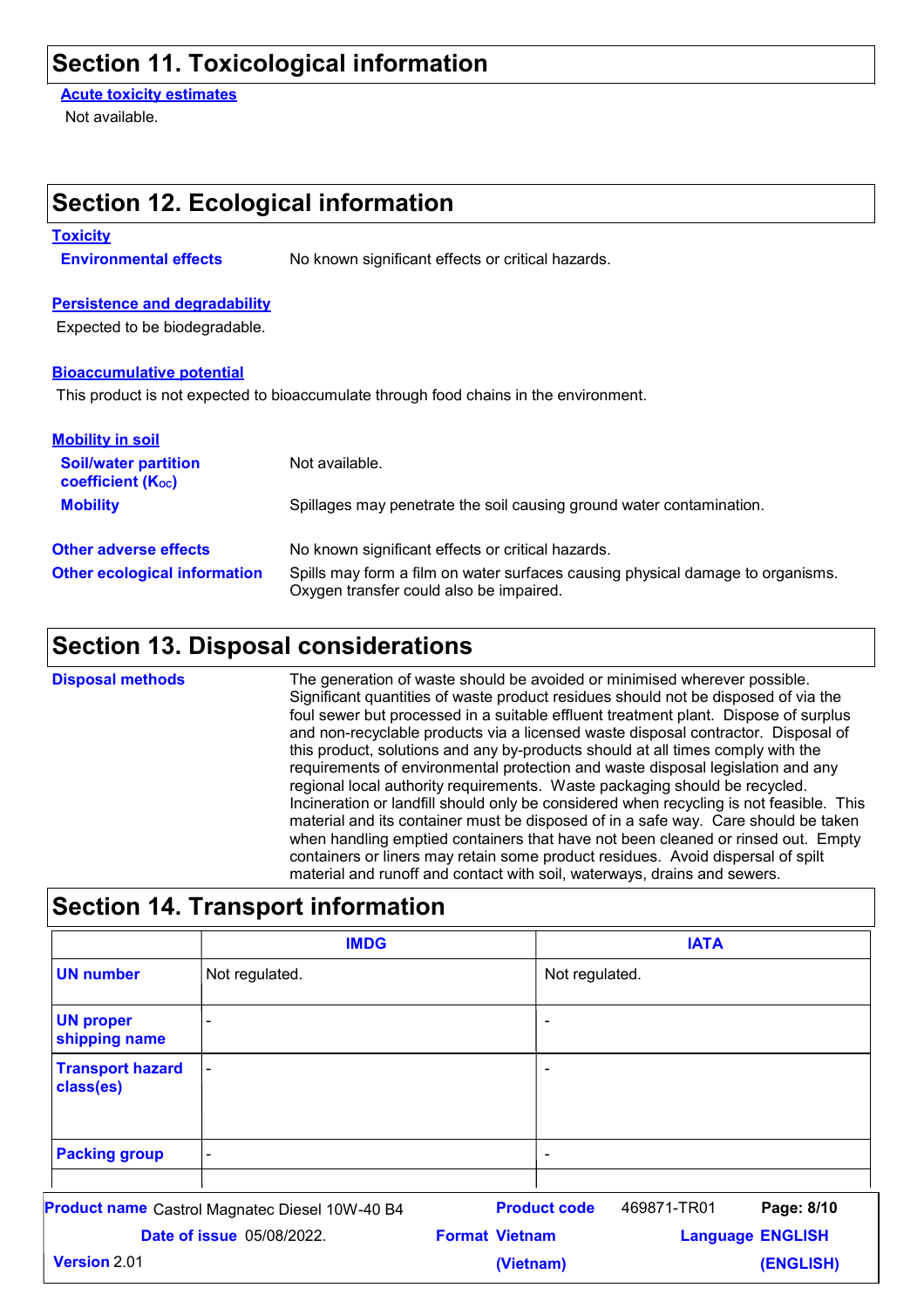|                                                                                    |     | <b>Section 14. Transport information</b>                                   |                                        |                                                                                                  |  |
|------------------------------------------------------------------------------------|-----|----------------------------------------------------------------------------|----------------------------------------|--------------------------------------------------------------------------------------------------|--|
| <b>Environmental</b><br>hazards                                                    | No. |                                                                            |                                        | No.                                                                                              |  |
| <b>Additional</b><br>information                                                   |     |                                                                            |                                        |                                                                                                  |  |
| <b>Special precautions for user</b>                                                |     | Not available.                                                             |                                        |                                                                                                  |  |
| <b>Transport in bulk according</b><br>to IMO instruments                           |     | Not available.                                                             |                                        |                                                                                                  |  |
|                                                                                    |     | <b>Section 15. Regulatory information</b>                                  |                                        |                                                                                                  |  |
| <b>Safety, health and</b><br>environmental regulations<br>specific for the product |     | (including its ingredients).                                               |                                        | No known specific national and/or regional regulations applicable to this product                |  |
|                                                                                    |     | Decree No. 113/2017/ND-CP - Chemicals to be declared                       |                                        | Applicable                                                                                       |  |
|                                                                                    |     |                                                                            |                                        | Decree No. 113/2017/ND-CP - Chemicals requiring a chemical incident prevention and response plan |  |
| <b>Ingredient name</b>                                                             |     |                                                                            | $\frac{9}{6}$                          | <b>Reportable quantity</b>                                                                       |  |
| methanol                                                                           |     |                                                                            | $≤0.1$                                 | Reportable quantity: 500000 kg                                                                   |  |
| <b>Toxic classification (TCVN</b><br>3164-79)                                      |     | Not classified as hazardous.                                               |                                        |                                                                                                  |  |
|                                                                                    |     | <b>Chemical Weapon Convention List Schedules I, II &amp; III Chemicals</b> |                                        |                                                                                                  |  |
| <b>International lists</b>                                                         |     |                                                                            |                                        |                                                                                                  |  |
| <b>Australia inventory (AIIC)</b>                                                  |     | All components are listed or exempted.                                     |                                        |                                                                                                  |  |
| <b>Canada inventory</b>                                                            |     |                                                                            | All components are listed or exempted. |                                                                                                  |  |
| <b>China inventory (IECSC)</b>                                                     |     | All components are listed or exempted.                                     |                                        |                                                                                                  |  |
| <b>REACH Status</b>                                                                |     | identified in Section 1.                                                   |                                        | For the REACH status of this product please consult your company contact, as                     |  |
| <b>Japan inventory (CSCL)</b>                                                      |     | At least one component is not listed.                                      |                                        |                                                                                                  |  |

| <u>Uapan miventory (OUUL)</u>                                   | At iddstrond component is not ilstoa.  |
|-----------------------------------------------------------------|----------------------------------------|
| <b>Korea inventory (KECI)</b>                                   | All components are listed or exempted. |
| <b>Philippines inventory</b><br>(PICCS)                         | All components are listed or exempted. |
| <b>Taiwan Chemical</b><br><b>Substances Inventory</b><br>(TCSI) | All components are listed or exempted. |

**United States inventory (TSCA 8b)** All components are active or exempted.

# **Section 16. Other information**

#### **History**

| Date of issue/ Date of<br>revision | 08 May 2022                |
|------------------------------------|----------------------------|
| Date of previous issue             | 4/13/2022                  |
| <b>Prepared by</b>                 | <b>Product Stewardship</b> |

| <b>Product name</b> Castrol Magnatec Diesel 10W-40 B4 |  | <b>Product code</b>   | 469871-TR01             | Page: 9/10 |
|-------------------------------------------------------|--|-----------------------|-------------------------|------------|
| <b>Date of issue 05/08/2022.</b>                      |  | <b>Format Vietnam</b> | <b>Language ENGLISH</b> |            |
| <b>Version</b> 2.01                                   |  | (Vietnam)             |                         | (ENGLISH)  |